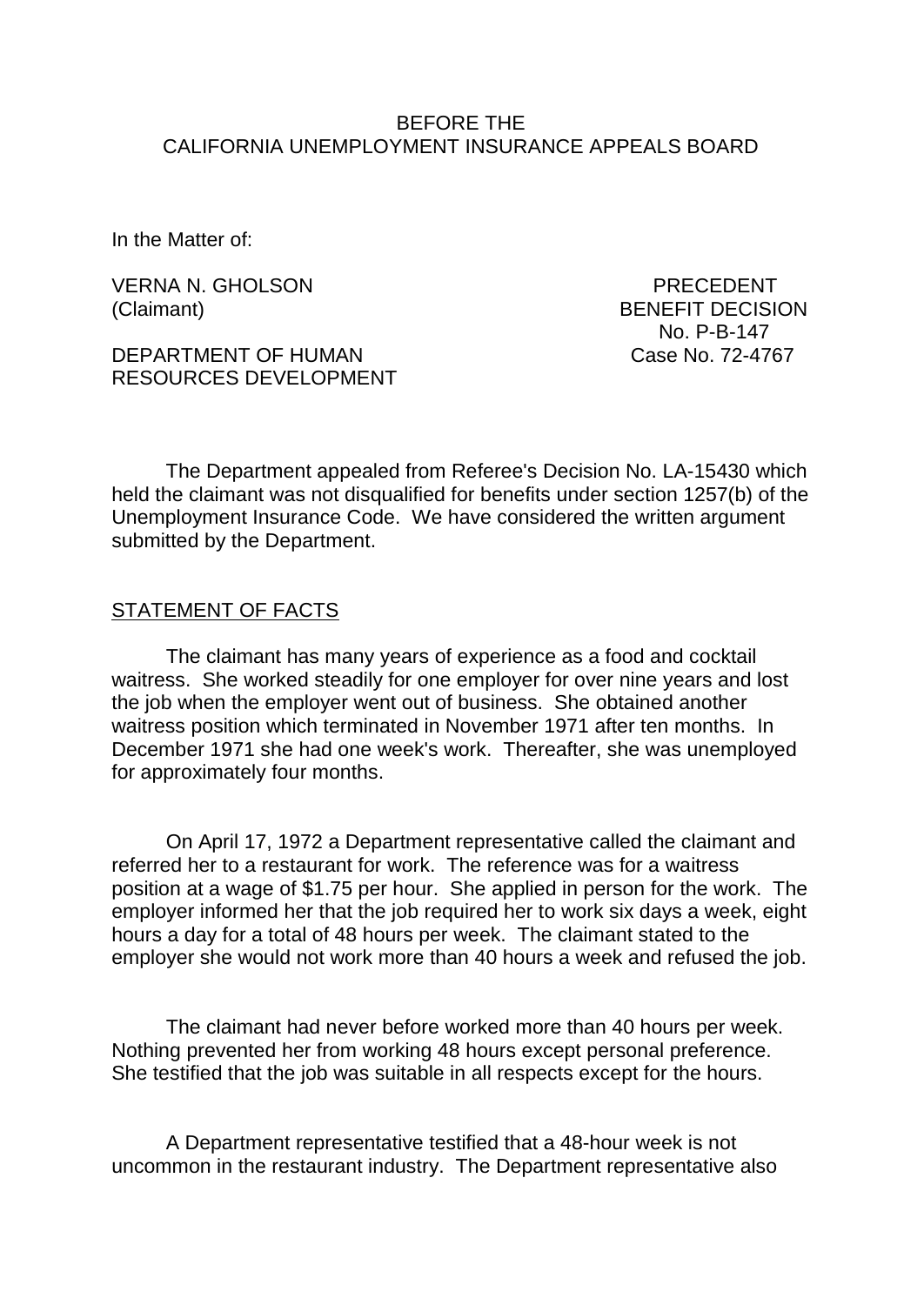pointed out that the larger restaurants in the Los Angeles area usually have a 40-hour workweek but the smaller restaurants frequently require employees to work 48 hours. The prospective employer in this case was a small establishment.

## REASONS FOR DECISION

Section 1257(b) of the California Unemployment Insurance Code provides that a claimant shall be disqualified from benefits if he has without good cause failed to apply for suitable work when notified by a public employment office.

Suitable work is defined by section 1258 of the code in the following language:

"'Suitable employment' means work in the individual's usual occupation or for which he is reasonably fitted, regardless of whether or not it is subject to this division.

"In determining whether the work is work for which the individual is reasonably fitted, the director shall consider the degree of risk involved to his health, safety, and morals, his physical fitness and prior training, his experience and prior earnings, his length of unemployment and prospects for securing local work in his customary occupation, and the distance of the available work from his residence. Any work offered under such conditions is suitable if it gives to the individual wages at least equal to his weekly benefit amount for total unemployment."

Section 1350 of the Labor Code establishes a maximum of eight hours of employment in any one day and a maximum of 48 hours of employment in any one week for women working in the restaurant industry.

The claimant's only reason for refusing the offered work was the requirement that she work 48 hours per week. A 48-hour week is customary in a portion of the restaurant industry. Also, such a workweek is authorized in this state by the Labor Code. Thus, we must conclude that the work offered the claimant was suitable. The only remaining issue is whether or not she had good cause for refusing the offer.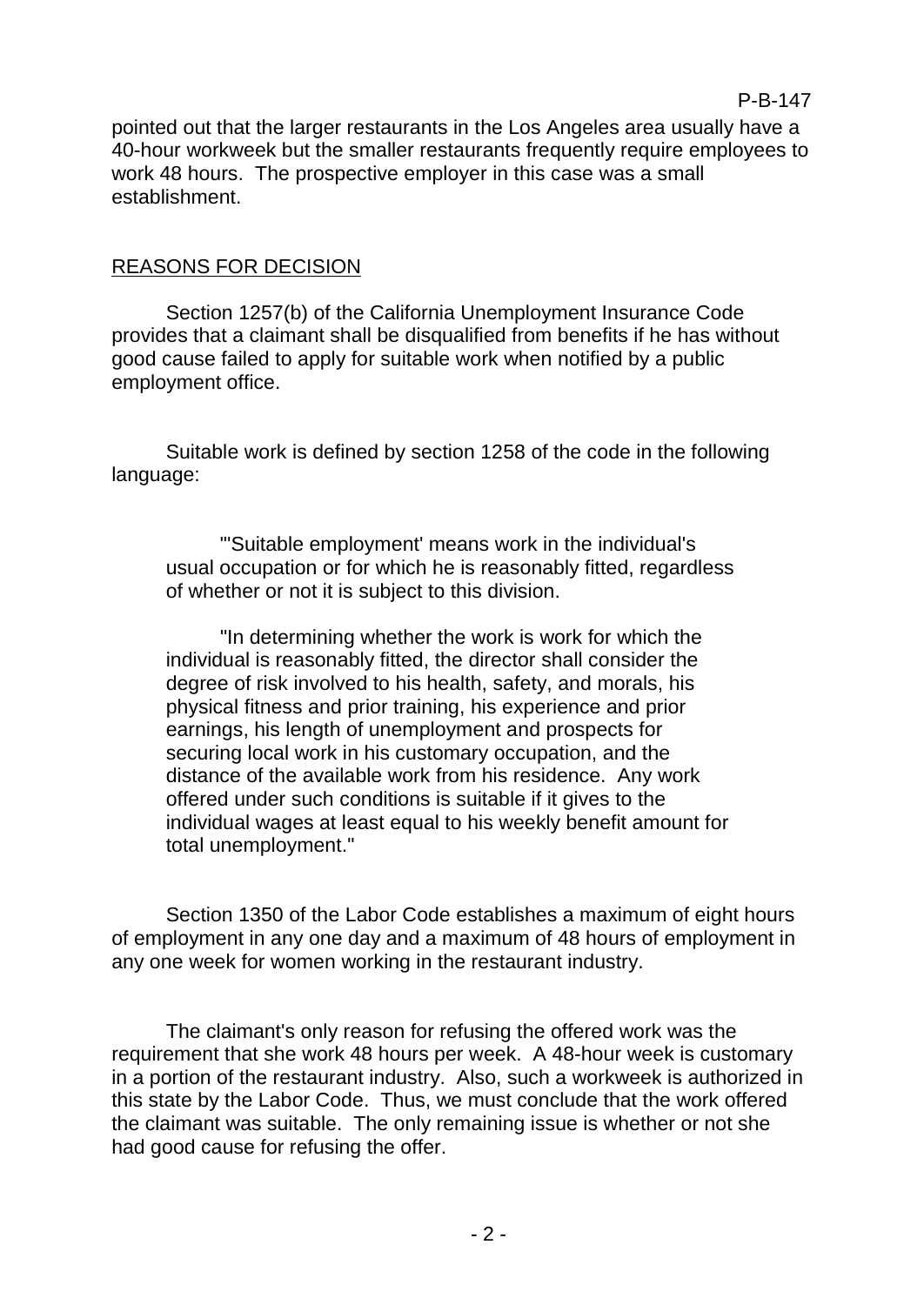We have consistently held that a dislike for certain days or hours for noncompelling personal reasons does not constitute good cause for refusing suitable work. Since the claimant's only reason for refusing the work was her personal dislike for the hours, it follows that she was properly disqualified for benefits under section 1257(b) of the code.

# DECISION

The decision of the referee is reversed. The claimant is disqualified for benefits under the provisions of section 1257(b) of the code.

Sacramento, California, September 12, 1972.

# CALIFORNIA UNEMPLOYMENT INSURANCE APPEALS BOARD

ROBERT W. SIGG, Chairman

CLAUDE MINARD

JOHN B. WEISS

CARL A. BRITSCHGI

DISSENTING - Written Opinion Attached

DON BLEWETT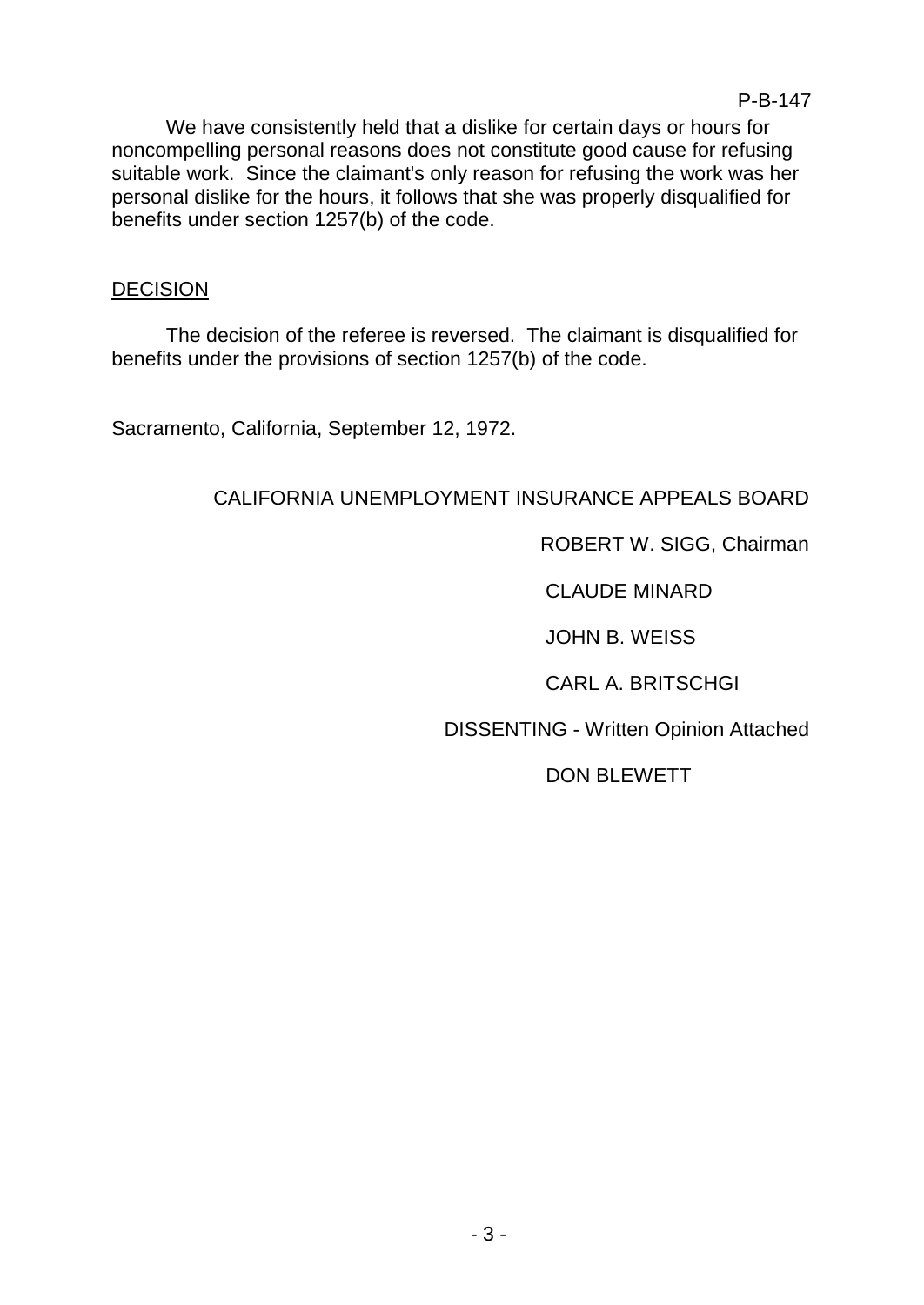# DISSENTING OPINION

I think it unfortunate that this case has been selected for publication as a precedent decision.

Section 1259 of the Unemployment Insurance Code provides in part that no work or employment shall be deemed suitable and benefits may not be denied for refusing new work:

"If the wages, hours, or other conditions of the work offered are substantially less favorable to the individual than those prevailing for similar work in the locality." (Emphasis added)

In this case the claimant refused the work because it required that she work eight hours per day, six days per week. What does the record show with respect to the prevailing hours or days of work in the restaurant industry? A determination interviewer in the Department was sworn as a witness and stated as follows:

"Q For what reason was the claimant disqualified from receiving benefits for four weeks?

"A Because she refused or precluded an offer of suitable work for noncompelling reasons. Unfortunately 48 hours is not an unheard thing in the culinary industry.

"Q Have you any idea what percentage of the jobs are 40 hours a week and what are 48 hours?

"A I'd say 48 hours is a smaller part of the labor market. Percentage I couldn't quote. But there are some places that open as early as 6:00 in the morning and stay open until 2:00 where they do have 48-hour shifts. It seems in the smaller establishments there seems to be a policy more than your large restaurants."

It is further noted in a record of interview dated May 1, 1972: